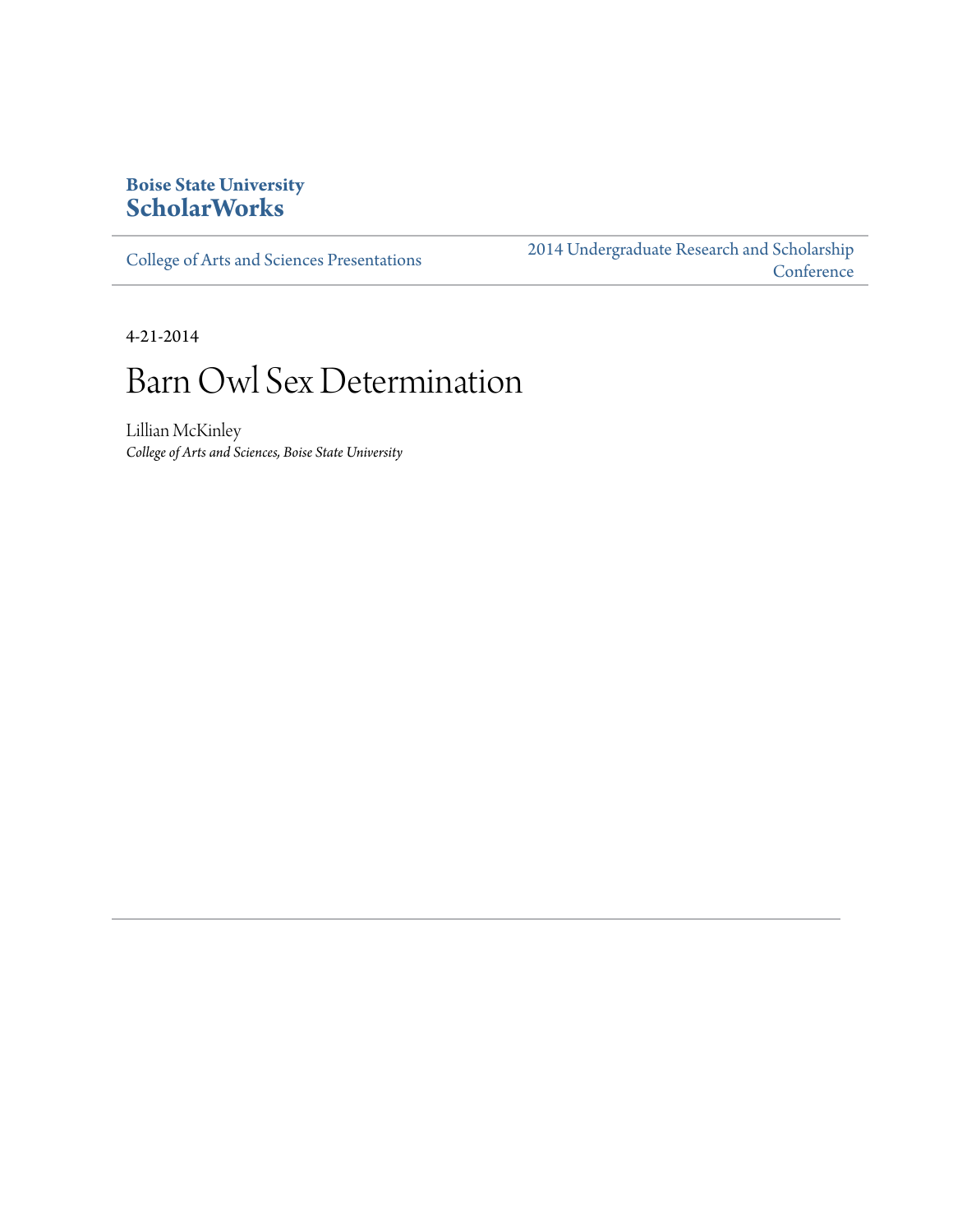## **Sex Determination of Barn Owls via Morphometric Measurements and Plumage Variation**

Lillian A. McKinley

Mentor: Dr. Marc Bechard

#### **Abstract**

The Barn Owl (*Tyto* alba) follows the normal birds of prey trend that females are larger in size than males and it has also been reported that female Barn Owls have more brown plumage than male Barn Owls, which tend to be mostly white. However, no studies have attempted to quantify this. In this study, the mass, wing chord, tail length, and plumage of 40 Barn Owls (24 females and 16 males) from Southwestern Idaho were recorded and quantified. I found that the most accurate method of sex determination in Barn Owls is plumage variation. Males generally have less than 20% brown plumage on the ventral side of their bodies, and females generally have over 20% brown plumage on their ventral sides. Mass is the next most accurate measurement for sex determination; the use of plumage and mass together resulted in accurate sex determination of 82.5% of the Barn Owls in this study. The sex of all of the Barn Owls in this study was accurately determined using the model criteria outlined.

# **Introduction**

The sex of birds of prey is usually determined using one of two methods: plumage or size. Plumage is often the most obvious way to tell the difference between male and female birds, because male birds often have bright and colorful plumage and female birds generally have drab and dull colored plumage (Hill 1993). In species that do not have plumage variation, size difference is used for sex determination. The most common measurement of size is body mass, but other measurements can also be used including wing chord, tail length, and footpad.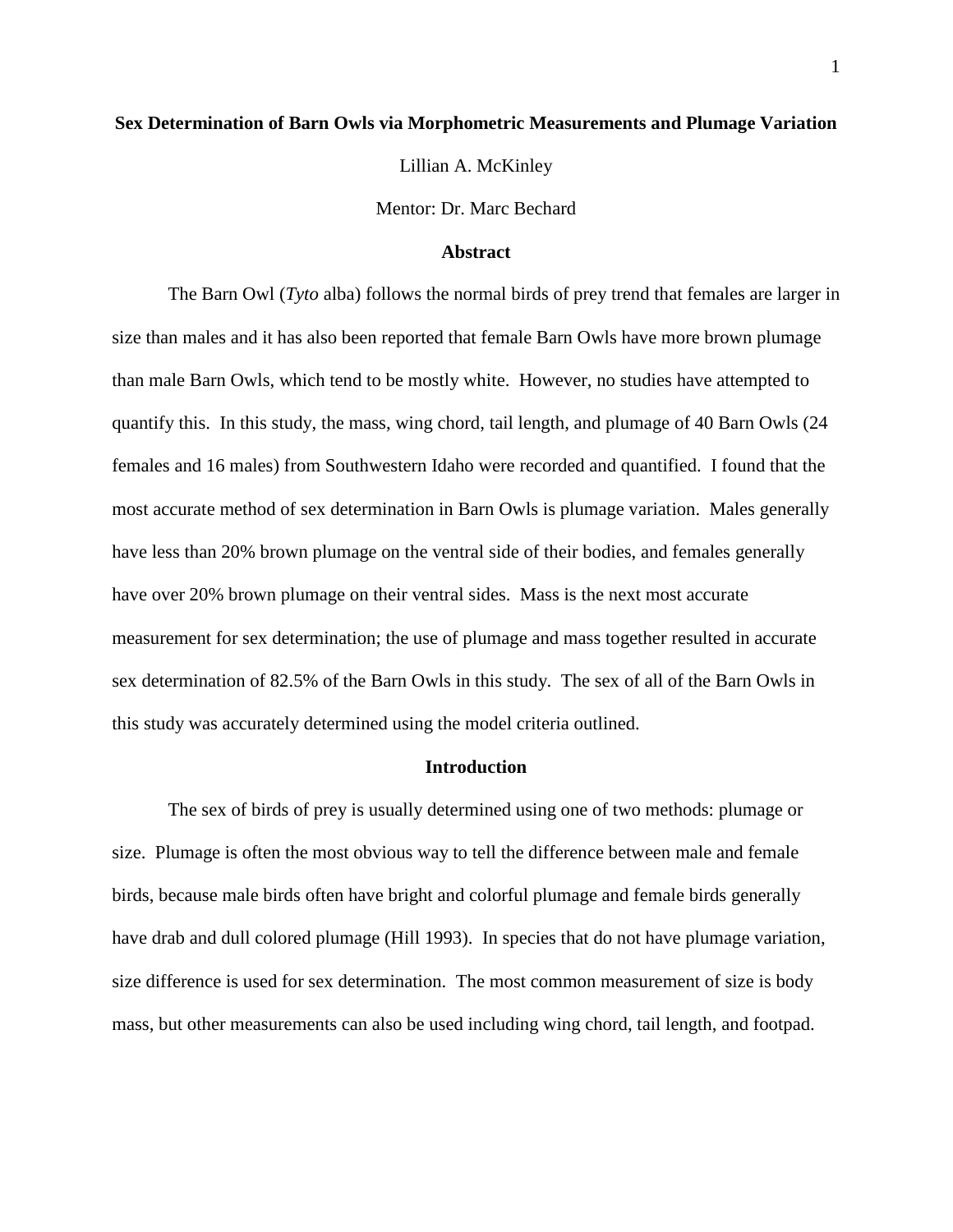The Barn Owl (*Tyto alba*) follows this general trend in that females are larger than males, but there is overlap, which often makes sex determination difficult (Amadon 1975). It has also been noted that female Barn Owls seem to have darker (more brown) plumage than the mostly white males, but this variation is usually not quantified (Marti 1990 and Roulin 1999). Some males are nearly pure white and others have abundant small black spots (Marti 1992). Females are usually a darker color than males, and they have larger and more abundant black spots than males. However, the plumage variation completely overlaps between the sexes of Barn Owls (Marti 1992). The present study proposes that if both of these sex determination methods (size and plumage) are quantified and used together, then a model could be developed that would allow for sex determination of all Barn Owls in the field.

#### **Methodology**

Forty Barn Owls from Southwestern Idaho were sampled, 26 were suspected to be females and 14 were suspected to be males. The Barn Owls were hand captured from nest boxes in the Treasure Valley area, specifically from Boise, Kuna, Middleton, and Caldwell. After capture, the owls were processed for approximately 15 min. to take measurements and a blood sample. The owls were wrapped in an aba and had their eyes and head covered with a breathable cloth material. To ensure that no Barn Owls were sampled more than once, each owl was banded with a USGS aluminum alloy band.

The measurements taken were mass, wing chord, tail length, and footpad. The mass was taken with a digital scale while the owl was in the aba and had the head covering on. The mass of the aba and head covering was 70 gm, which was subtracted from the total mass, and the net mass was recorded. The wing chord was measured by folding the wing, but leaving the natural curve. Then a ruler was used to measure the distance from the highest point of the wrist joint to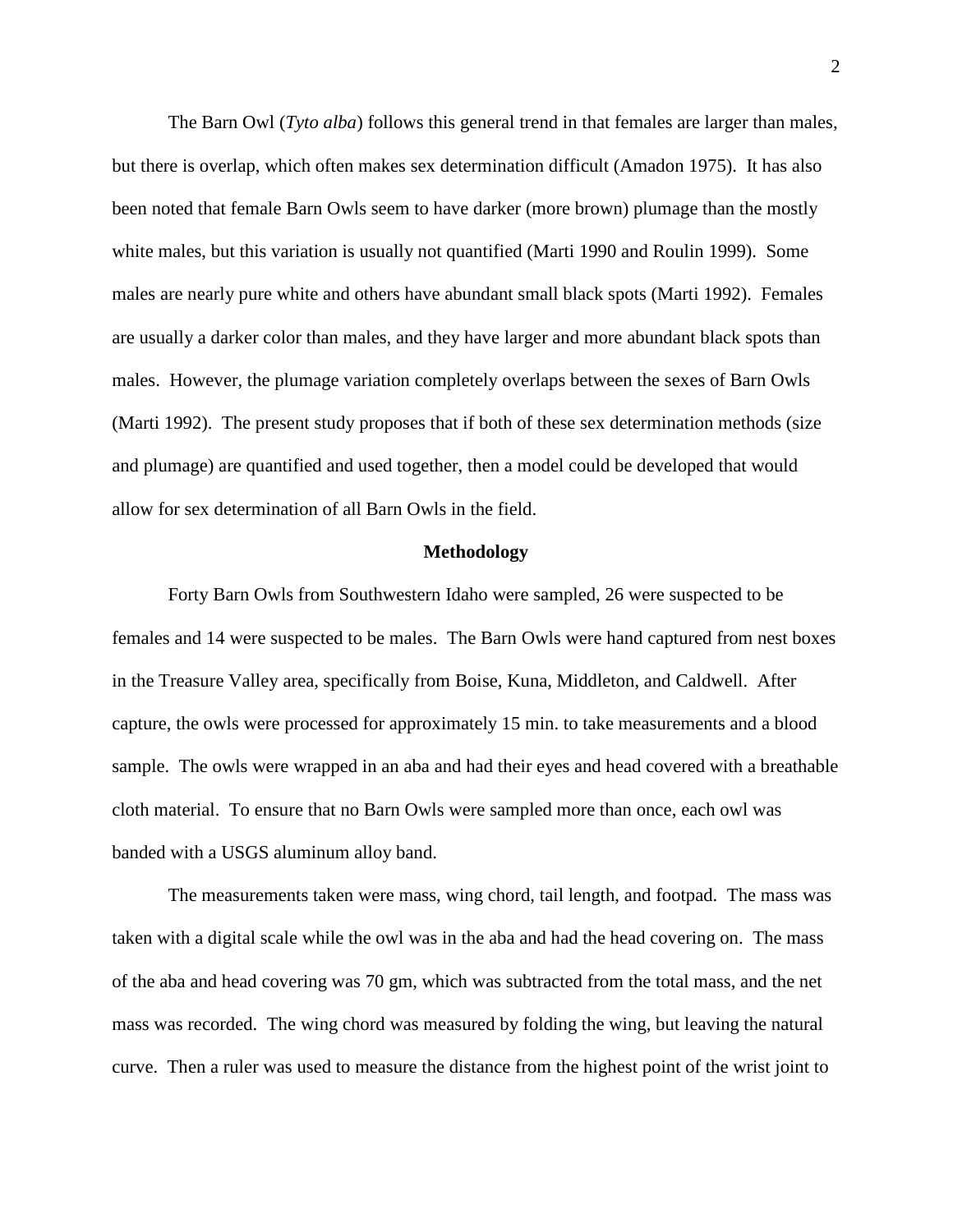the longest primary feather. The right wing was always measured for consistency. The tail length was measured using a tape measure. A deck feather of the tail was measured from the point at which it emerged from the body to the tip of the vane. The footpad measurement was taken using calipers. The right foot was opened and stretched out, and the total length of the pad was measured between the talons of the hallux and third toe.

For plumage determination the Barn Owls were held in front of a black background and four pictures were taken: front (ventral) wings in, front (ventral) one wing outstretched, back (dorsal) wings in, and back (dorsal) one wing outstretched. The pictures were saved on a SD memory card and labeled appropriately. The pictures were analyzed by printing a copy using photo paper and photo quality ink. Then a piece of acetone paper with a  $1 \text{ cm}^2$  grid was laid over the picture. The picture that was used in the calculations for this study was the ventral with wings in. The body/chest of the Barn Owl was outlined in red and all areas of brown plumage were marked/shaded with blue (Fig. 1). The percent of brown plumage was then calculated by taking the total number of grid squares that were shaded blue and dividing that by the total number of grid squares that the Barn Owl's body took up.



Figure 1: Picture of the ventral side of a Barn Owl with wings in. A piece of acetone paper has been laid over the picture and the chest/body of the Barn Owl is outlined and the brown plumage has been shaded in blue.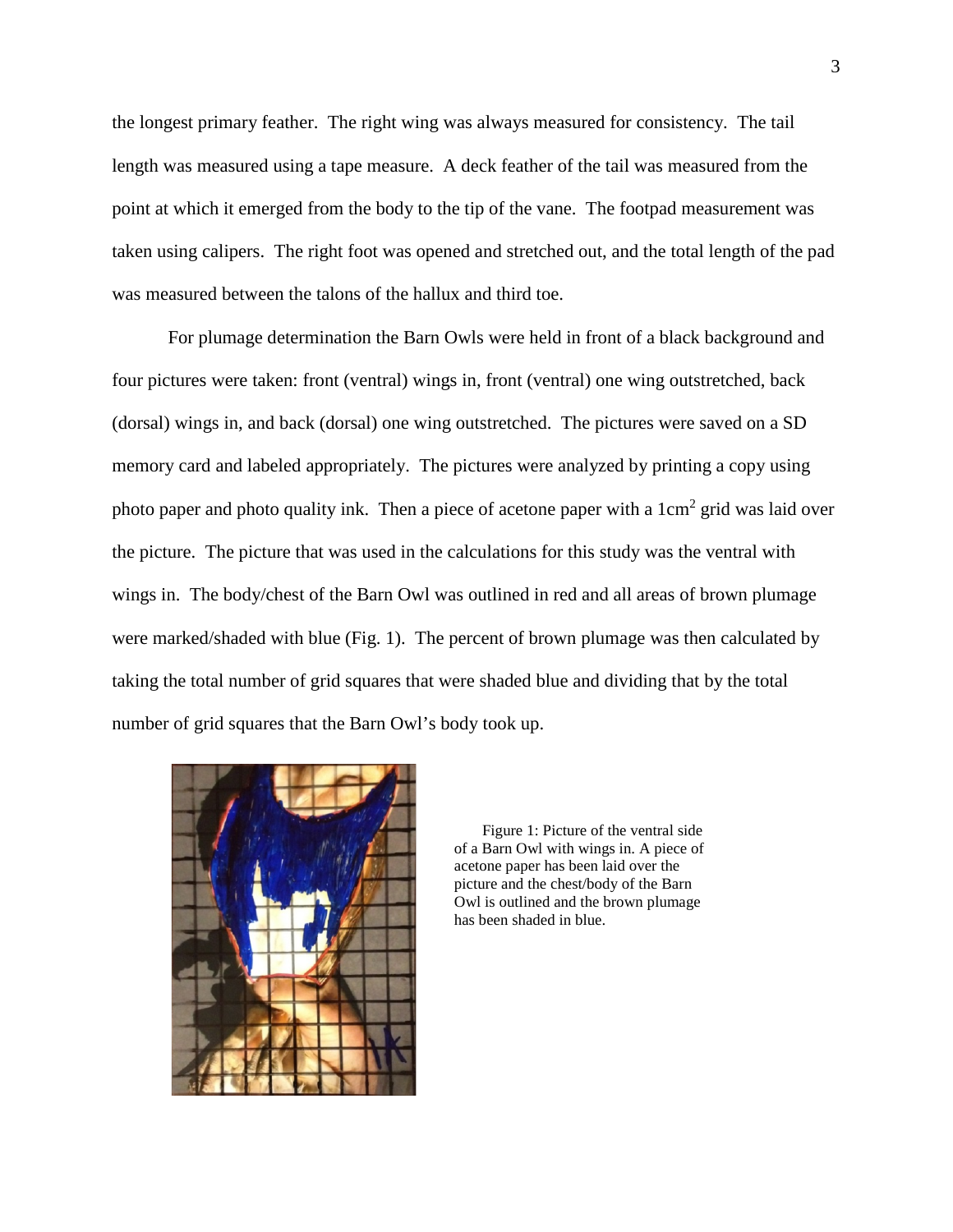To verify the sexes of the captured Barn Owls, blood samples were taken from each individual and DNA analysis was done to determine the sex. The blood samples were taken from the right medial metatarsal vein. Approximately 0.5 mL of blood was taken using a one milliliter syringe with a 25 gauge needle. This amount of blood did not exceed 1% body mass of the Barn Owls. Then the blood was spread on a Whatman filter paper card and placed in an appropriately labeled envelope.

The blood samples were analyzed at the Idaho Fish and Games Wildlife Health Lab located in Caldwell, Idaho. First the DNA was extracted from the whole blood using a Qiagen Blood Extraction Kit. The samples that had a low amount of DNA extracted were then concentrated to increase the amount of DNA. Next the DNA was amplified via PCR. The primer pair P2 and P8 was used because it had previously been tested of a variety of bird species (Cerit and Avanus 2007). Twenty-five microliters of each primer and 60 μL water were added together. This primer mix (1 μL per sample) and Qiagen Taq mastermix (5 μL per sample) were combined to form the overall PCR mastermix for this analysis. Then 7 μL of this PCR mastermix was added to 3 μL of DNA for each sample in 40 wells of a PCR plate. This plate was then run through a PCR machine to amplify the DNA.

Finally, the PCR products were loaded and run on a thick 5% agarose gel. The agarose was made by adding 100 mL of 1xTAE buffer to 5 gm of agarose, then the solution was mixed and brought to a boil on a spin/hot plate. After boiling 18 μL of Sybr Green stain was added and the entire solution was poured into a tray with either a 15 or 20 space comb. One to 2  $\mu$ L of loading dye was mixed with 3 to 7 μL of the PCR products for each sample. Controls were made by mixing 1 to 2 μL of loading dye with 3 to 9 μL of 100 base pair DNA ladder. The PCR product/loading dye mixtures were pipetted into the wells of the gel and the gels were run at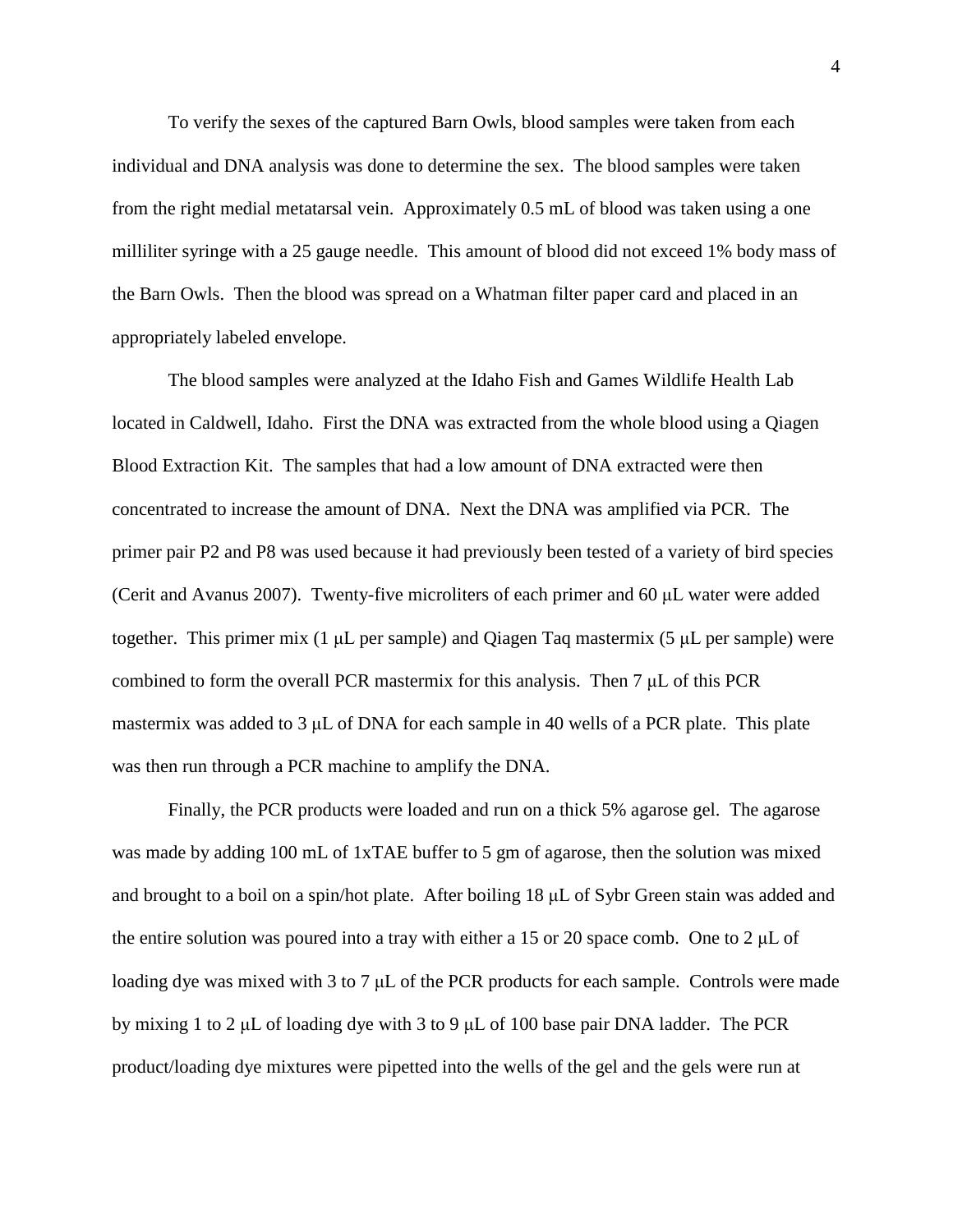100V for 1.5 to 2 hours. The gels were then analyzed for bands to indicate ZW (female) or ZZ (male). The W chromosome is slightly larger than the Z chromosome, so the female DNA separated into two bands on the gels and the male DNA stayed as one band. The banding patterns were visualized on a gel box and photographs were taken of the completed gels.

Statistical analysis was performed on plumage variation and all 4 measurements to determine the degree of difference between the sexes. The statistical test used was a two-tailed ttest with unequal variance (Samuels and Witner 1999). An alpha value of 0.05 was used; with p<0.05 indicating a statistically significant difference and p>0.05 indicating no difference between the sexes.

#### **Results**

Using a two-tailed t-test all of the morphometric measurements and plumage showed significant difference  $(p<0.05)$  between the sexes, with females always being larger than males. However, every variable had some degree of overlap. Plumage had the largest statistical difference (t=2.06, p= $1.66x10^{-9}$ , n=40) and least amount of overlap (Fig. 2).



Figure 2: Percent of brown plumage of each individual Barn Owl categorized by sex.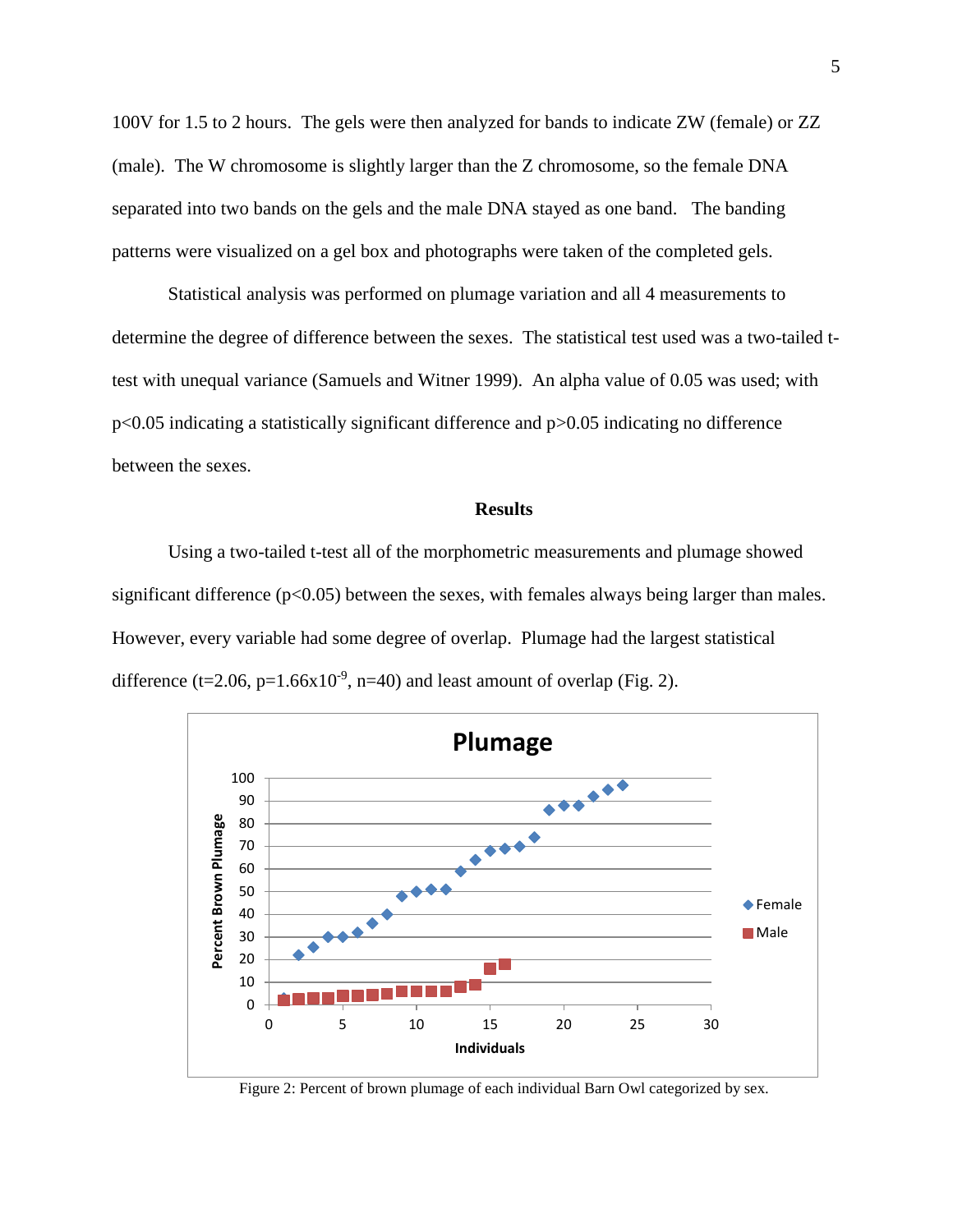The mean percent brown plumage for male Barn Owls was 6% and all 16 male Barn Owls had less than 20% brown plumage. The mean percent brown plumage for females was 57% and 23 of 24 female Barn Owls had more than 20% brown plumage (Table 1).

| Table 1: Percent brown plumage |     |       |     |     |      |     |     |     |     |      |
|--------------------------------|-----|-------|-----|-----|------|-----|-----|-----|-----|------|
| <b>Females</b>                 | 97% | 95%   | 92% | 88% | 88%  | 86% | 74% | 70% | 69% | 68%  |
|                                | 64% | 59%   | 51% | 51% | 50%  | 48% | 40% | 32% | 30% | 30%  |
|                                | 30% | 25.5% | 22% | 3%  |      |     |     |     |     |      |
| <b>Males</b>                   | 18% | 16%   | 9%  | 8%  | 6%   | 6%  | 6%  | 6%  | 5%  | 4.5% |
|                                | 4%  | 4%    | 3%  | 3%  | 2.5% | 2%  |     |     |     |      |

Table 1: Percent of brown plumage on the chest of each of the forty Barn Owls in this study (using the picture of the ventral side with wings in).

The values for mass showed some overlap, but the two-tailed t-test showed statistically significant difference between males and females (t=2.03, p=9.68x10<sup>-7</sup>, n=40) (Fig. 3). All but 2 of the male Barn Owls in this study had a mass that was under 500 grams; and of the 26 females only 3 had a mass under 500 grams. Seven of the 26 female Barn Owls were even over 600 grams.



Figure 3: Body Mass of male versus female Barn Owls (n=40).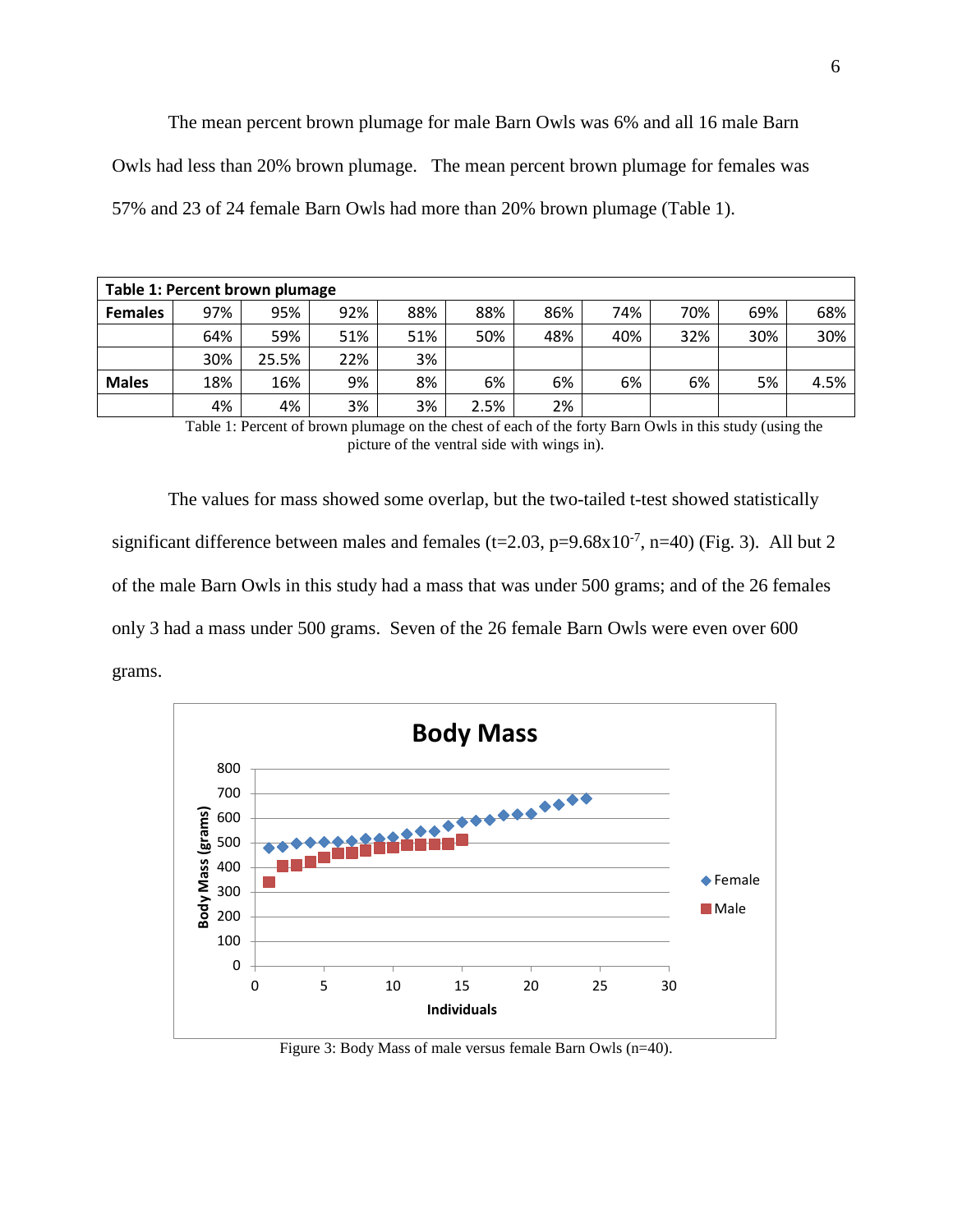Of the remaining morphometric measurements, footpad was also statistically significant difference (t= 2.05, p=0.0013, n=40), but there was more overlap between the sexes (Fig. 4).



Figure 4: Graph of the difference in footpad, between the 40 male and female Barn Owls in this study.

Tail length was also significantly different ( $t=2.03$ ,  $p=0.0028$ ,  $n=40$ ), but there was again considerable overlap (Fig. 5).



Figure 5: Graph of the tail length difference between male and female Barn Owls.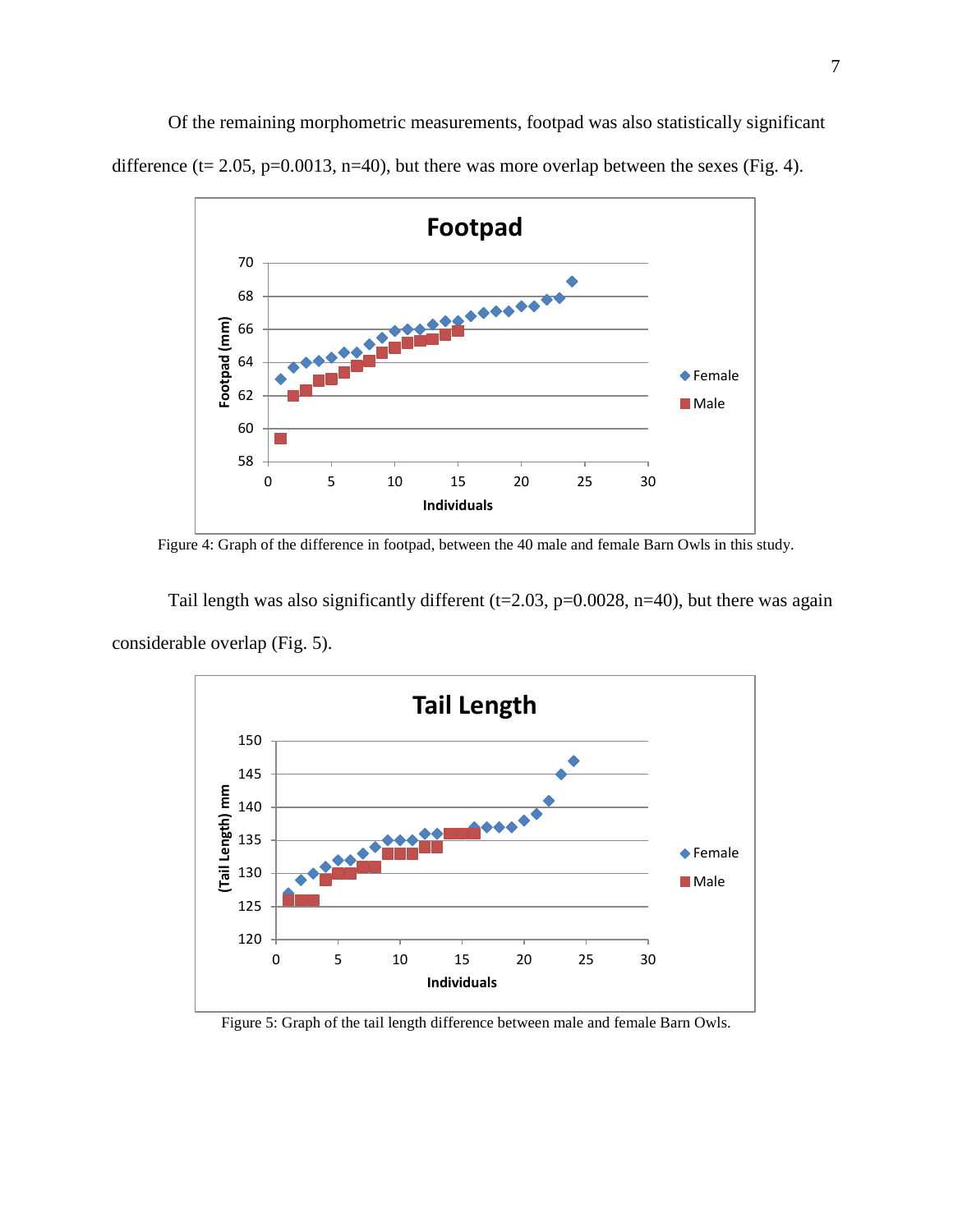The final morphometric measurement, wing chord, was still significantly different  $(t=2.06, p=0.0073, n=40)$ . This measurement had the least significance of all of the morphometric measurements taken in this study. This resulted in the highest degree of overlap between the sexes, but still females were generally larger than males (Fig. 6).



Figure 6: Wing Chord of the forty Barn Owls in this study, categorized by sex.

From the five variables, I made a model of sex determination using the criteria outlined in

# Table 2.

| <b>Table 2: Sex Determination Model Criteria</b> |                 |            |              |                 |                  |  |  |  |  |  |
|--------------------------------------------------|-----------------|------------|--------------|-----------------|------------------|--|--|--|--|--|
|                                                  | Plumage $(\% )$ | Mass (gm)  | Footpad (mm) | Wing Chord (mm) | Tail Length (mm) |  |  |  |  |  |
| <b>Female</b>                                    | $>20\%$         | >500       | >65          | >327            | >134             |  |  |  |  |  |
| <b>Male</b>                                      | $<$ 20%         | $\leq 500$ | $\leq 65$    | $<$ 327         | < 134            |  |  |  |  |  |

Table 2: The criteria used to determine the suspected sex of all 40 Barn Owls sampled.

The model in Table 2 allowed for an accurate determination of sex for all Barn Owls in

this study that I could confirm through DNA analysis. This ended up being 33 samples, because,

7 samples produced blanks in the gels due to low DNA concentrations (Fig. 7).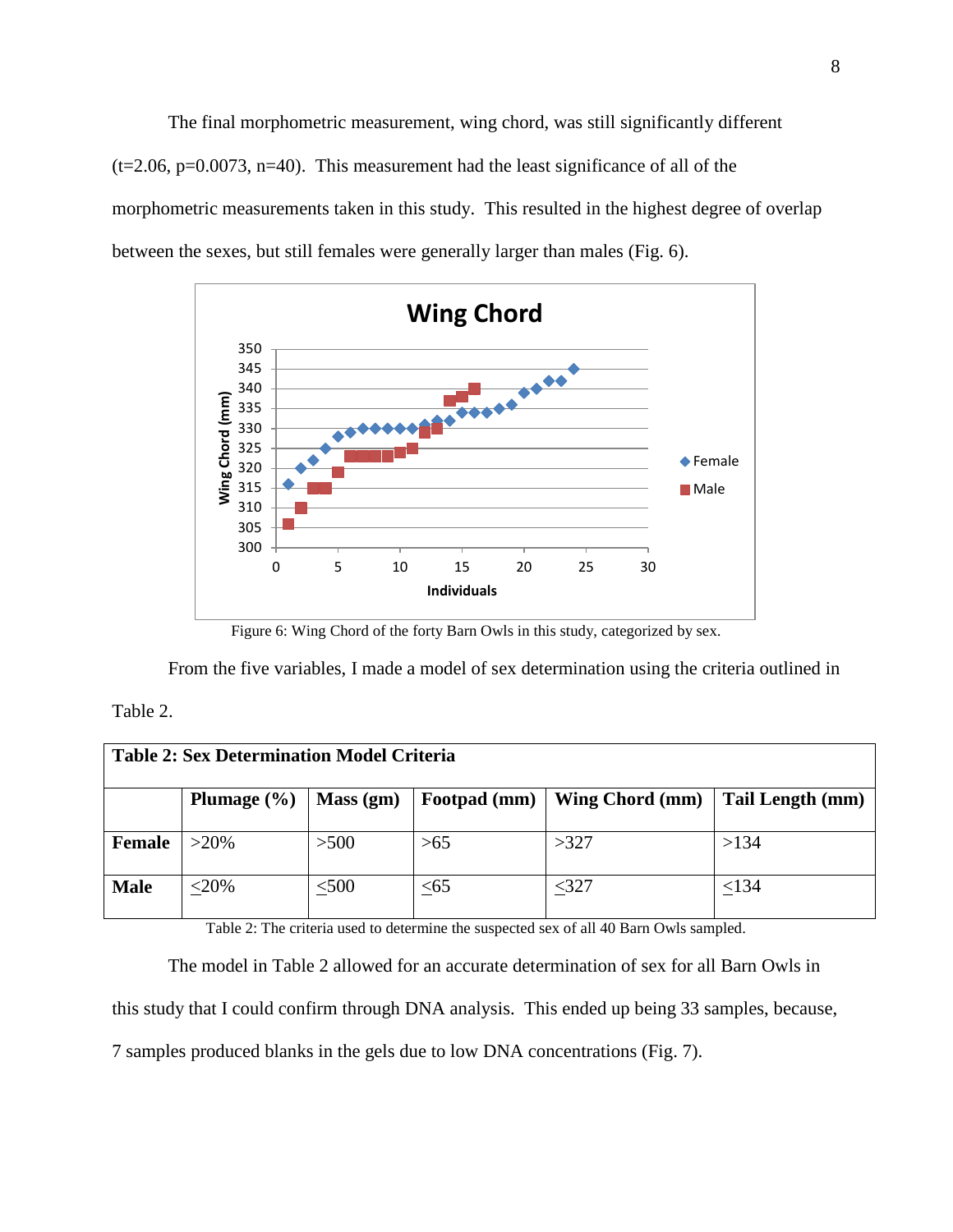

Figure 7: Banding patterns of the gels. Wells from left to right: (a) two bands (female), (b) one band (male), (c) two bands (female), (d) one band (male), (e) no banding (too low concentration), (f) DNA ladder.

## **Discussion**

My study reinforces the general trend that female Barn Owls have significantly larger mass than male Barn Owls. It also shows that females have significantly larger wing chords, tail lengths, and footpads than males. This contradicts the results of other studies that showed there is too much overlap for there to be any significant difference in morphometric measurements other than mass (Taylor 2011, Marti 1990). However, my study did find significant difference between all the morphometric measurements and was able to use them to accurately determine the sex of the Barn Owls.

My study also reinforces previous research that female Barn Owls have darker plumage (more brown) and male Barn Owls have more white plumage (Marti 1990, Roulin 1999, Roulin et al. 2008, Van den Brink et al. 2011). The trend that females have larger and more abundant spotting was observed in this study, which reinforces previous studies done by Roulin et al. (2008) and Taylor (2011). However, the focus of the present study is on the overall plumage coloration not the spottiness.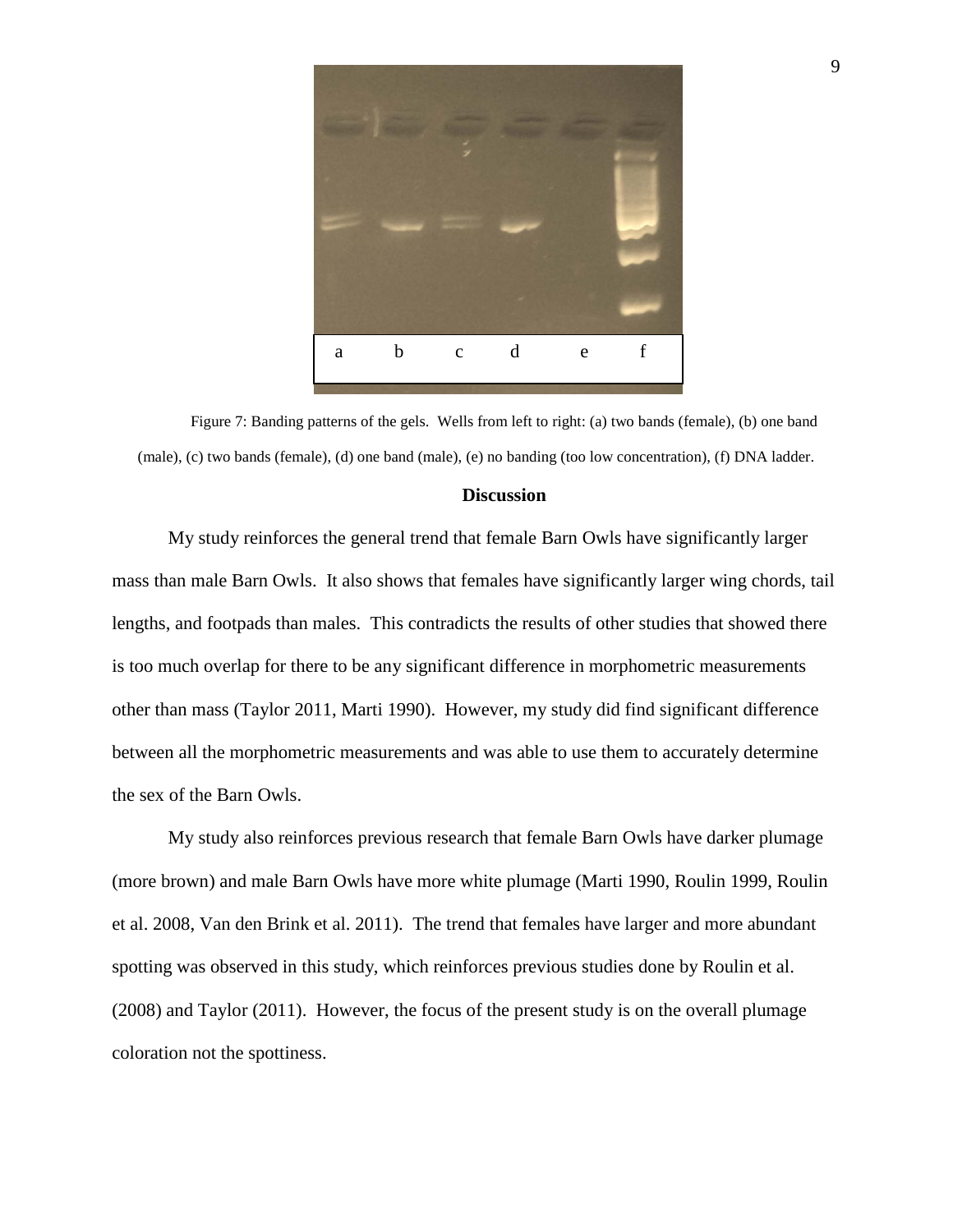The main finding of my study was the quantification of the plumage coloration in Barn Owls. It shows that all (16 of 16) male Barn Owls had less than 20% brown plumage on their chests, and that most female Barn Owls (23 of 24) had at least 20% brown plumage on their chest. The majority of female Barn Owls have over 57% brown plumage on their chests. This plumage variation is very obvious when observing and capturing Barn Owls. Other researchers had previously published the trend that female Barn Owls had darker plumage than male Barn Owls, but the plumage coloration was rarely quantified.

My study shows that plumage is a very good method of sex determination for Barn Owls. This method has the most significance and highest accuracy of all variables used to determine sex. Mass is the next best measurement to use for sex determination in Barn Owls with a high accuracy. The majority of females weighed over 500 grams and the majority of males weighed less than 500 grams. By just using plumage and mass, the sex of 82.5% of the Barn Owls could be easily and accurately determined. This is less accurate than Carl Marti, who reported 97% accuracy using just mass and plumage (1992). With a larger sample size the percentage in the present study would likely be closer to the latter value.

The remaining morphometric measurements (wing chord, tail length, and footpad) have substantially less accuracy, but are still significantly different between the sexes. These measurements should not be used alone for sex determination of Barn Owls, but can be used in conjunction with plumage or mass. These remaining morphometric measurements were analyzed for the 7 Barn Owls in which sex was not definitely determined with my mass and plumage model. The sex was assumed to be whatever category the majority (3 out of 5) of the measurements fell into. This allowed for accurate sex determination of 100% of the Barn Owls in the present study.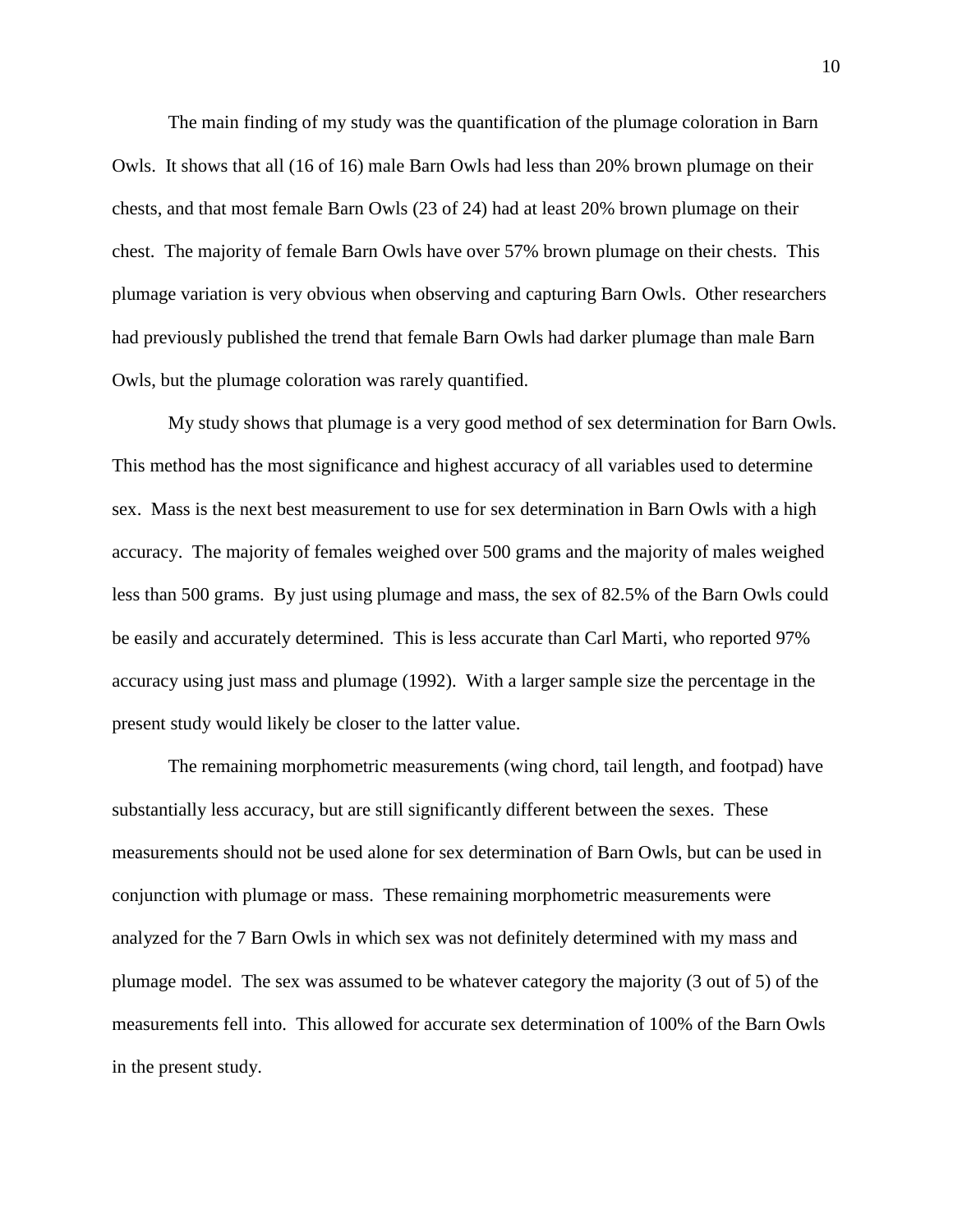#### **Acknowledgements**

I would like to thank James McKinley for providing assistance with field work and sampling. Also, I would like to thank the staff, especially Tricia Hosch-Hebdon, at the Idaho Fish and Game Wildlife Health and Forensics Laboratory for providing the use of their lab equipment and support and assistance with the DNA analysis portion of this study.

# **Literature Cited**

- Amadon, D. (1975). Why are female birds of prey larger than males? *Journal of Raptor Research*. 9:1-11.
- Cerit, Harun and Kozet Avanus. Sex Determination CHDW and CHDZ Genes of Avian Sex Chromosomes in *Nymphicus hollandicus*. *Turkey Journal of Vetrinary Animal Science*. 31(6):371-374.
- Hill, Geoffrey E. (1993). Male Mate Choice and the Evolution of Female Plumage Coloration in the House Finch. *Evolution*. 47(5):1515-1525.
- Marti, Carl D. (1990). Sex and Age Dimorphism in the Barn Owl and a Test of Mate Choice. *The Auk*. 107(2):246-254.
- Marti, Carl D. (1992). Barn Owl. *The Birds of North America*. (1):1-16.
- Roulin, Alexandre. (1999). Nonrandom pairing by male barn owls (*Tyto alba*) with respect to a female plumage trait. *Behavioral Ecology*. 10(6):688-695.
- Roulin, A., Gasparini, J., Bize, P., Ritschard, M., and Richner, H. (2008). Melanin-Based Colorations Signal Strategies to Cope with Poor and Rich Environments. *Behavioral Ecology and Sociobiology*. 62(4):507-519.
- Samuels, Myra and Jeffery Witmer. (1999). *Statistics for the Life Sciences*. New Jersey: Prentice Hall Publishing.